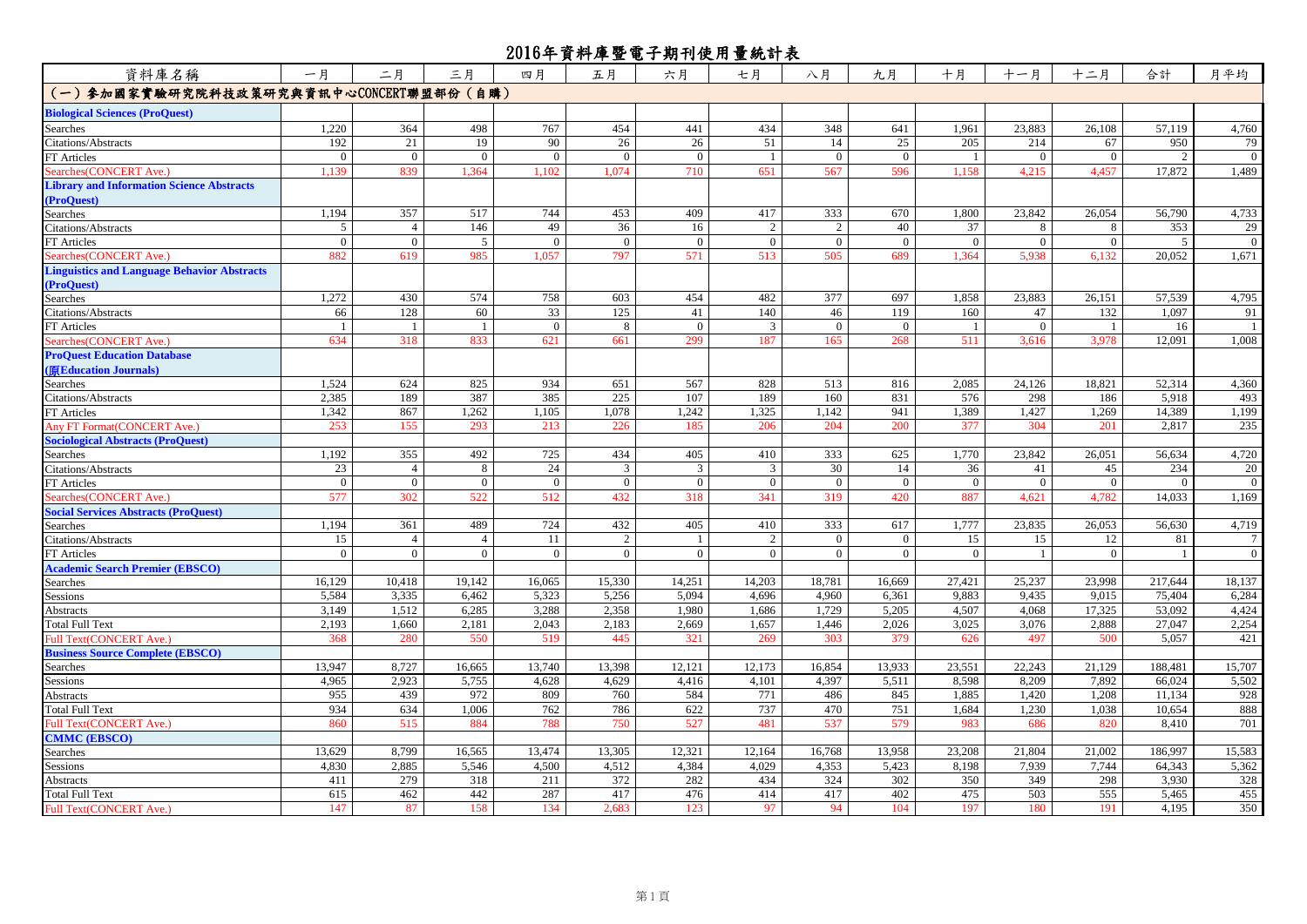| 資料庫名稱                                          | 一月     | 二月       | 三月     | 四月                                                                                               | 五月     | 六月                              | 七月       | 八月     | 九月              | 十月     | 十一月      | 十二月            | 合計      | 月平均    |
|------------------------------------------------|--------|----------|--------|--------------------------------------------------------------------------------------------------|--------|---------------------------------|----------|--------|-----------------|--------|----------|----------------|---------|--------|
| <b>MLA (EBSCO)</b>                             |        |          |        |                                                                                                  |        |                                 |          |        |                 |        |          |                |         |        |
| Searches                                       | 8,343  | 5,273    | 10,277 | 9,290                                                                                            | 8,102  | 7.097                           | 8,305    | 12,383 | 7,874           | 15,282 | 13,750   | 12,967         | 118,943 | 9,912  |
| Sessions                                       | 2,896  | 1,539    | 3,412  | 2,781                                                                                            | 2,754  | 2,505                           | 2,424    | 2,710  | 3,205           | 5,054  | 4,918    | 4,702          | 38,900  | 3,242  |
| Abstracts                                      | 114    | 16       | 89     | 251                                                                                              | 275    | 173                             | 138      | 94     | 142             | 213    | 145      | 280            | 1.930   | 161    |
| Searches (CONCERT Ave.)                        | 1.918  | 1.263    | 2.538  | 1.899                                                                                            | 1.930  | 1.619                           | 1.447    | 1.558  | 1.770           | 3.688  | 3.563    | 3.464          | 26.657  | 2,221  |
| <b>IEL</b>                                     |        |          |        |                                                                                                  |        |                                 |          |        |                 |        |          |                |         |        |
| Searches                                       | 844    | 401      | 1,005  | 1,046                                                                                            | 1,643  | 922                             | 793      | 822    | 840             | 920    | 819      | 1,031          | 11,086  | 924    |
| Abstracts                                      | 645    | 418      | 793    | 884                                                                                              | 1,069  | 654                             | 779      | 1,816  | 1,349           | 2,805  | 2,179    | 3,456          | 16,847  | 1,404  |
| <b>Article Requests</b>                        | 2.832  | 1,451    | 2,990  | 2,760                                                                                            | 3.737  | 3.046                           | 2.694    | 2,702  | 2,718           | 4,736  | 3,941    | 5,661          | 39,268  | 3,272  |
| Page Views                                     | 16,973 | 7,829    | 17,345 | 17,758                                                                                           | 24,059 | 17.827                          | 15,328   | 18,544 | 20.667          | 31,408 | 25,650   | 35,280         | 248,668 | 20,722 |
| <b>Visits</b>                                  | 1,503  | 1.006    | 1,934  | 1,916                                                                                            | 2.418  | 1.890                           | 1.578    | 1,563  | 1,368           | 1,960  | 2,014    | 1.960          | 21,110  | 1,759  |
| Full Text(CONCERT Ave.)                        | 7,105  | 4,611    | 7,875  | 7,003                                                                                            | 8,434  | 6,401                           | 6,583    | 5,888  | 6,228           | 7,941  | 8,254    | N/A            | 76,323  | 6,938  |
| JCR                                            |        |          |        |                                                                                                  |        |                                 |          |        |                 |        |          |                |         |        |
| Sessions - Science                             | 923    | 744      | 1,062  | 939                                                                                              | 891    | 911                             | 488      | 614    | 788             | 969    | 925      | 987            | 10.241  | 853    |
| <b>Oueries - Science</b>                       | 1.031  | 823      | 1,275  | 1.094                                                                                            | 1,009  | 1,178                           | 847      | 902    | 918             | 1.262  | 1.101    | 1.195          | 12,635  | 1,053  |
| <b>Sessions - Social Science</b>               | 68     | 45       | 93     | 76                                                                                               | 76     | 68                              | 52       | 68     | 55              | 154    | 97       | 96             | 948     | 79     |
| <b>Oueries - Social Science</b>                | 94     | 68       | 198    | 155                                                                                              | 130    | 192                             | 100      | 144    | 118             | 418    | 220      | 200            | 2,037   | 170    |
| Queries(CONCERT Ave.)                          |        |          |        | JCR Web 因新平台(InCitesTM Journal Citation Report)無法提供依Science或Social Science之使用統計, 2016年恕不提供聯盟統計資訊 |        |                                 |          |        |                 |        |          |                | N/A     |        |
| <b>ISTOR</b>                                   |        |          |        |                                                                                                  |        |                                 |          |        |                 |        |          |                |         |        |
| Searches                                       | 992    | 605      | 1,096  | 1,033                                                                                            | 1.110  | 999                             | 596      | 749    | 1.034           | 1,726  | 1,610    | 1.496          | 13,046  | 1,087  |
| Full Text                                      | 2,535  | 1,427    | 2,956  | 3,222                                                                                            | 3,624  | 3,591                           | 1,339    | 1,874  | 1,611           | 3,439  | 2,999    | 2,786          | 31,403  | 2,617  |
| Full-Text Page HTML(CONCERT Ave.)              |        |          |        |                                                                                                  |        | JSTOR無法提供單個資料庫使用統計,因此恕不提供聯盟統計資訊 |          |        |                 |        |          |                | N/A     |        |
| <b>Nature Journals Online (Nature Only)</b>    |        |          |        |                                                                                                  |        |                                 |          |        |                 |        |          |                |         |        |
| Searches                                       | 204    | 150      | 241    | 211                                                                                              | 258    | 165                             | 168      | 227    | 230             | 155    | 161      | 181            | 2,351   | 196    |
| ToCs                                           | 78     | 61       | 60     | 53                                                                                               | 101    | 53                              | 57       | 50     | 52              | 63     | 83       | 53             | 764     | 64     |
| <b>Abstracts</b>                               | 403    | 233      | 341    | 371                                                                                              | 468    | 433                             | 414      | 307    | 225             | 297    | 380      | 347            | 4,219   | 352    |
| <b>Full Text Total Requests</b>                | 1,667  | 992      | 1,880  | 1,658                                                                                            | 1,913  | 1,445                           | 1,163    | 1,309  | 1,309           | 1,323  | 1,531    | 1,858          | 18,048  | 1,504  |
| <b>Full Text Total Requests (CONCERT Ave.)</b> | 763    | 850      | 1.076  | 780                                                                                              | 835    | 673                             | 623      | 637    | 776             | 874    | 840      | 752            | 9.479   | 790    |
| <b>Naxos Music Library</b>                     |        |          |        |                                                                                                  |        |                                 |          |        |                 |        |          |                |         |        |
| <b>Total Logins</b>                            | 385    | 418      | 529    | 538                                                                                              | 552    | 445                             | 377      | 269    | 387             | 402    | 392      | 382            | 5,076   | 423    |
| Total number of tracks played                  | 2,185  | 2,110    | 3,129  | 2,779                                                                                            | 4,369  | 2,879                           | 1,888    | 1,514  | 2,479           | 1,848  | 3,828    | 2,355          | 31,363  | 2,614  |
| <b>Total number of Turnaways</b>               | 69     | $\Omega$ | 121    | 103                                                                                              | 125    | $\mathcal{R}$                   | 10       | 47     | 241             | 228    | 254      | 82             | 1.283   | 107    |
| Total number of tracks played(CONCERT Ave.)    | 1.151  | 1,029    | 1,385  | 1.260                                                                                            | 1,324  | 1,205                           | 1,137    | 1,280  | 1,455           | 1.396  | 1,444    | 1,560          | 15,626  | 1,302  |
| <b>Oxford Art Online</b>                       |        |          |        |                                                                                                  |        |                                 |          |        |                 |        |          |                |         |        |
| Searches                                       | 168    | 86       | 250    | 131                                                                                              | 164    | 142                             | 70       | 49     | 55              | 414    | 465      | 191            | 2,185   | 182    |
| Sessions                                       | 49     | 32       | 95     | 66                                                                                               | 88     | 62                              | 21       | 9      | $\overline{35}$ | 137    | 139      | 81             | 814     | 68     |
| <b>Full Texts</b>                              | 174    | 83       | 280    | 140                                                                                              | 229    | 151                             | 88       | 34     | 86              | 301    | 358      | 197            | 2.121   | 177    |
| Section Requested(CONCERT Ave.)                | 282    | 279      | 369    | 75                                                                                               | 66     | 53                              | 37       | 26     | 48              | 168    | 75       | 57             | 1,535   | 128    |
| <b>Oxford Journals Online</b>                  |        |          |        |                                                                                                  |        |                                 |          |        |                 |        |          |                |         |        |
| Full-Text(現刋)                                  | 1.000  | 651      | 1,199  | 867                                                                                              | 1,149  | 1.035                           | 934      | 899    | 692             | 1,003  | 987      | 1,167          | 11,583  | 965    |
| Full-Text(過刊)                                  | 45     | 40       | 38     | 47                                                                                               | 54     | 63                              | 40       | 41     | 30              | 39     | 60       | 60             | 557     | 46     |
| Full-Text(CONCERT Ave.)                        | 1.147  | 794      | 1.433  | 1.391                                                                                            | 1.521  | 1.218                           | 1,104    | 1,014  | 892             | 1.103  | 1.358    | 1.346          | 14,321  | 1,193  |
| <b>Oxford Music Online</b>                     |        |          |        |                                                                                                  |        |                                 |          |        |                 |        |          |                |         |        |
| Searches                                       | 795    | 355      | 1,333  | 981                                                                                              | 1.086  | 640                             | 501      | 259    | 856             | 1,474  | 1.290    | 723            | 10.293  | 858    |
| <b>Sessions</b>                                | 346    | 167      | 474    | 459                                                                                              | 459    | 344                             | 272      | 156    | 386             | 600    | 568      | 324            | 4,555   | 380    |
| <b>Full Texts</b>                              | 1,315  | 594      | 1,774  | 1,476                                                                                            | 1,686  | 1.065                           | 780      | 421    | 1,268           | 2,331  | 1,825    | 1,137          | 15,672  | 1,306  |
| Section Requested(CONCERT Ave.)                | 218    | 173      | 351    | N/A                                                                                              | N/4    | N/4                             | $N/\ell$ | N/A    | N/A             | N/A    | $N/\ell$ | N/4            | 742     | 247    |
| <b>RefWorks</b>                                |        |          |        |                                                                                                  |        |                                 |          |        |                 |        |          |                |         |        |
| Visitors(使用者數)                                 | 12     | 10       | 17     | 38                                                                                               | 13     | 17                              | 5        | 7      | $\tau$          | 5      | 10       | 3              | 144     | 12     |
| Visits(使用次數)                                   | 36     | 12       | 33     | 41                                                                                               | 18     | 21                              | 14       | 31     | 12              | 6      | 16       | $\overline{4}$ | 244     | 20     |
| Visitors(CONCERT Ave.)                         | 29     | 14       | 53     | 53                                                                                               | 34     | 20                              | 17       | 13     | 35              | 75     | 73       | 39             | 455     | 38     |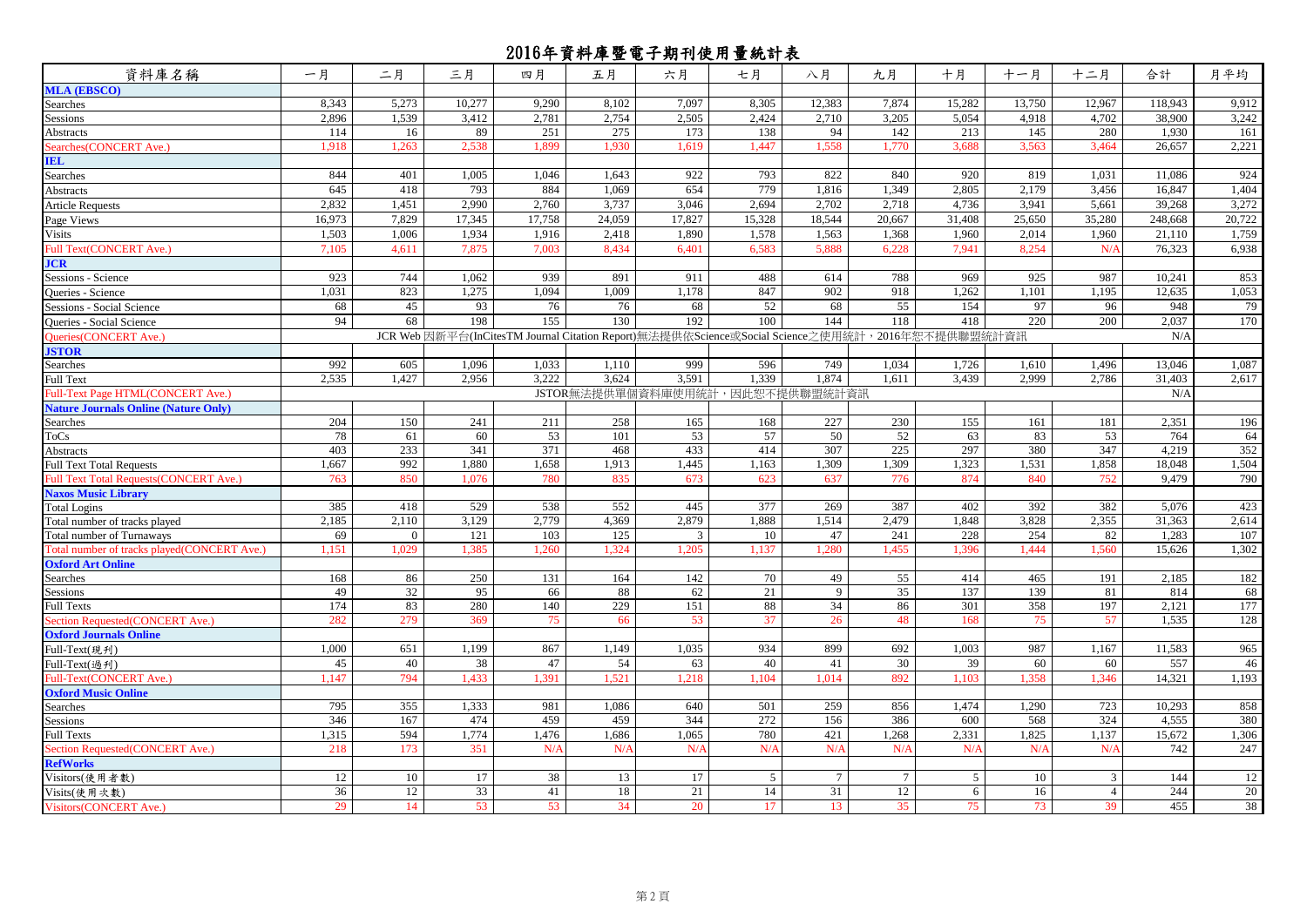| 資料庫名稱                                                           | 一月                 | 二月           | 三月             | 四月             | 五月      | 六月      | 七月      | 八月      | 九月      | 十月              | 十一月     | 十二月     | 合計        | 月平均     |
|-----------------------------------------------------------------|--------------------|--------------|----------------|----------------|---------|---------|---------|---------|---------|-----------------|---------|---------|-----------|---------|
| <b>Science Online</b>                                           |                    |              |                |                |         |         |         |         |         |                 |         |         |           |         |
| Searches                                                        | 229                | 34           | 143            | 79             | 56      | 20      | 57      | 86      | 116     | $\overline{32}$ |         | 2       | 855       | 71      |
| ToCs                                                            | 78                 | 71           | 91             | 125            | 92      | 55      | 129     | 107     | 172     | 204             | 114     | 151     | 1,389     | 116     |
| Abstracts                                                       | 802                | 203          | 416            | 399            | 484     | 362     | 340     | 265     | 292     | 338             | 376     | 433     | 4,710     | 393     |
| Full Text                                                       | 583                | 411          | 432            | 464            | 504     | 402     | 425     | 377     | 448     | 488             | 490     | 485     | 5,509     | 459     |
| <b>Full Text Article Requests (CONCERT Ave.)</b>                | 458                | 377          | 603            | 584            | 618     | 550     | 488     | 491     | 489     | 601             | 628     | 595     | 6,482     | 540     |
| <b>ScienceDirect Online(SDOL)</b>                               |                    |              |                |                |         |         |         |         |         |                 |         |         |           |         |
| Searches                                                        | 3,779              | 2.504        | 3,727          | 3,850          | 3,621   | 2,739   | 2,315   | 3,375   | 3,305   | 3,957           | 4,460   | 4,789   | 42,421    | 3,535   |
| <b>Sessions</b>                                                 | 15,222             | 13,998       | 21,407         | 18,321         | 18,824  | 17,018  | 15,894  | 15,607  | 16,262  | 18,080          | 19,005  | 19,602  | 209,240   | 17,437  |
| <b>Full Text</b>                                                | 21,554             | 17,177       | 25,473         | 21,058         | 21,669  | 21,167  | 18,470  | 18,260  | 17,893  | 20,587          | 24,437  | 28,493  | 256,238   | 21,353  |
| <b>Full Text(CONCERT Ave.)</b>                                  | 13,125             | 9,094        | 15,399         | 12,518         | 13.384  | 11,488  | 11,029  | 10,926  | 10,649  | 13,885          | 13,794  | 20,550  | 155,841   | 12,987  |
| Scopus                                                          |                    |              |                |                |         |         |         |         |         |                 |         |         |           |         |
| Searches                                                        | 1,311              | 677          | 2,629          | 2,221          | 6,325   | 2,157   | 5,069   | 4,933   | 3,968   | 4,796           | 3,296   | 3,606   | 40,988    | 3,416   |
| Sessions                                                        | 565                | 331          | 887            | 845            | 1,953   | 854     | 719     | 937     | 1,086   | 2,289           | 1,578   | 1,238   | 13,282    | 1,107   |
| Abstracts                                                       | 855                | 480          | 2,900          | 3,494          | 12,227  | 2,169   | 831     | 1,828   | 1,452   | 5,855           | 2,382   | 2,964   | 37,437    | 3,120   |
| Outward links to documents                                      | 907                | 602          | 1,559          | 780            | 1,073   | 1,063   | 21,966  | 721     | 951     | 1,928           | 3,132   | 1,189   | 35,871    | 2,989   |
| Searches Run(CONCERT Ave.)                                      | 1.869              | 1.496        | 2.983          | 2.602          | 2.815   | 2.29    | 2.284   | 2.334   | 2.382   | 3.043           | 2.914   | 4.508   | 31.525    | 2,627   |
| <b>SpringerLink</b>                                             |                    |              |                |                |         |         |         |         |         |                 |         |         |           |         |
| Full Text                                                       | 4,170              | 2,798        | 3,096          | 4,046          | 3,869   | 3,081   | 4,038   | 4,122   | 3,404   | 3,966           | 3,977   | 3,850   | 44,417    | 3,701   |
| Full Text (CONCERT Ave.)                                        | 4.879              | 3.416        | 4,517          | 7.548          | 6.759   | 5.747   | 7.049   | 6,242   | 4.143   | 4.240           | 4.385   | 5.125   | 64.050    | 5,338   |
| <b>Web of Science (SCIE/SSCI/AHCI)</b>                          |                    |              |                |                |         |         |         |         |         |                 |         |         |           |         |
| <b>SCIE Sessions</b>                                            | 1,408              | 1,153        | 1,907          | 1,413          | 1,561   | 1,206   | 687     | 969     | 1,810   | 1,881           | 2,016   | 2,148   | 18,159    | 1,513   |
| <b>SCIE Oueries</b>                                             | 2,329              | 2,019        | 4,318          | 3,643          | 2,856   | 1,967   | 1,521   | 4,249   | 4,181   | 4,639           | 4,632   | 5,896   | 42,250    | 3,521   |
| <b>SSCI</b> Sessions                                            | 1,697              | 1,292        | 2,150          | 1,526          | 1,761   | 1,256   | 736     | 1,063   | 1,992   | 2,035           | 2,171   | 2.379   | 20,058    | 1,672   |
| <b>SSCI</b> Queries                                             | 3,007              | 2,406        | 4,730          | 3,965          | 3,345   | 2,105   | 1,695   | 4,493   | 4,596   | 5,000           | 5,262   | 6,497   | 47,101    | 3,925   |
| <b>AHCI</b> Sessions                                            | 1.182              | 893          | 1,511          | 1.161          | 1,324   | 961     | 558     | 860     | 1,527   | 1,561           | 1.668   | 1,823   | 15,029    | 1,252   |
| <b>AHCI</b> Queries                                             | 2.144              | 1,746        | 3,665          | 3,416          | 2,598   | 1,673   | 1,316   | 4,028   | 3,706   | 4,113           | 4.222   | 5,467   | 38,094    | 3,175   |
| Queries(CONCERT Ave.)                                           | 4,619              | 2,482        | 4,300          | 7,116          | 3,695   | 8,203   | 3,037   | 5,359   | 7,006   | 8,339           | 12,944  | 11,307  | 78,407    | 6,534   |
| <b>Wiley Online Library</b>                                     |                    |              |                |                |         |         |         |         |         |                 |         |         |           |         |
| Table of Contents                                               | 1,451              | 1,454        | 1,436          | 1,443          | 1,257   | 1.244   | 1,118   | 1,832   | 2,195   | 1,951           | 1,450   | 1,755   | 18,586    | 1,549   |
| Abstracts                                                       | 4,125              | 3,084        | 4,422          | 3,977          | 4,127   | 3,913   | 3,220   | 2,511   | 2,301   | 3,307           | 3,169   | 3,209   | 41,365    | 3,447   |
| <b>Full Text Article Requests</b>                               | 6,223              | 5,867        | 7.711          | 6,908          | 7,503   | 6,449   | 5,319   | 6,437   | 5,978   | 7,227           | 6,743   | 7,921   | 80,286    | 6,691   |
| Full Text(CONCERT Ave.)                                         | 8.709              | 7,243        | 11,370         | 10,538         | 11,547  | 9,777   | 9.016   | 9,462   | 8,711   | 10.408          | 10,580  | 11,530  | 118,891   | 9,908   |
| 天下知識庫                                                           |                    |              |                |                |         |         |         |         |         |                 |         |         |           |         |
| Searches                                                        | 2,899              | 1,661        | 1.800          | 1.559          | 1,811   | 1,381   | 2,538   | 1,370   | 1,179   | 1,326           | 1.064   | 1,246   | 19.834    | 1,653   |
| Full Text                                                       | 489                | 519          | 460            | 649            | 938     | 430     | 1,278   | 531     | 445     | 435             | 535     | 583     | 7,292     | 608     |
| Full Text(CONCERT Ave.)                                         | 317                | 187          | 392            | 309            | 310     | 219     | 280     | 207     | 310     | 464             | 390     | 328     | 3,713     | 309     |
| 華藝線上圖書館                                                         |                    |              |                |                |         |         |         |         |         |                 |         |         |           |         |
| 華藝點選次數                                                          | 271,066            | 121,205      | 247,656        | 287,770        | 372,269 | 330,968 | 170,358 | 148,355 | 166,597 | 276,026         | 322,928 | 324,125 | 3,039,323 | 253,277 |
| Full Text(CEPS電子全文下載數)                                          | 19,385             | 9,858        | 16,814         | 15,959         | 15,662  | 15,941  | 14,205  | 11,864  | 12,883  | 18,492          | 22,034  | 23,345  | 196,442   | 16,370  |
| Full Text(CONCERT Ave.)                                         | 3,067              | 1,641        | 4.023          | 3,726          | 4.085   | 3,193   | 2,406   | 2,070   | 2,542   | 4,239           | 4,476   | 5,744   | 41,212    | 3,434   |
| Full Text(CETD電子全文下載數)                                          | 1,856              | 703          | 1,239          | 1,598          | 1,557   | 1,243   | 1,123   | 1,274   | 979     | 1,850           | 2,359   | 2,073   | 17,854    | 1,488   |
| Full Text(CONCERT Ave.)                                         | 388                | 360          | 424            | 397            | 417     | 376     | 287     | 268     | 288     | 483             | 482     | 547     | 4.717     | 393     |
| 慧科大中華新聞網(台灣版)                                                   |                    |              |                |                |         |         |         |         |         |                 |         |         |           |         |
| 瀏覽次數                                                            | 112                | $\mathbf{0}$ | $\overline{0}$ | $\overline{0}$ | 326     | 1,218   | 420     | 323     | 222     | 344             | 416     | 344     | 3,725     | 310     |
| 登錄次數                                                            | 35                 | 8            | 43             | 9              | 27      | 25      | 20      | 19      | 58      | 45              | 44      | 54      | 387       | 32      |
| 劉覽次數(CONCERT Ave.)                                              | 因各校使用量落差極大,故不提供平均值 |              |                |                |         |         |         |         |         |                 |         |         | N/A       | N/A     |
|                                                                 |                    |              |                |                |         |         |         |         |         |                 |         |         |           |         |
| (二) 参加國家實驗研究院科技政策研究與資訊中心CONCERT聯盟部份 (National Academic License) |                    |              |                |                |         |         |         |         |         |                 |         |         |           |         |
| <b>OCLC WorldCat Discovery Services-OCLC</b>                    |                    |              |                |                |         |         |         |         |         |                 |         |         |           |         |
| <b>Collection (OCLC FirstSearch)</b>                            |                    |              |                |                |         |         |         |         |         |                 |         |         |           |         |
| Searches                                                        | 44                 | 19           | 8              | 56             | 37      | 76      | 26      | 21      | 28      | 37              | 42      | 39      | 433       | 36      |
| <b>Sessions</b>                                                 | 435                | 413          | 447            | 458            | 493     | 649     | 385     | 258     | 348     | 411             | 394     | 384     | 5,075     | 423     |
| Searches(CONCERT Ave.)                                          | 34                 | 27           | 54             | 59             | 49      | 35      | 31      | 33      | 48      | 74              | 49      | 41      | 534       | 45      |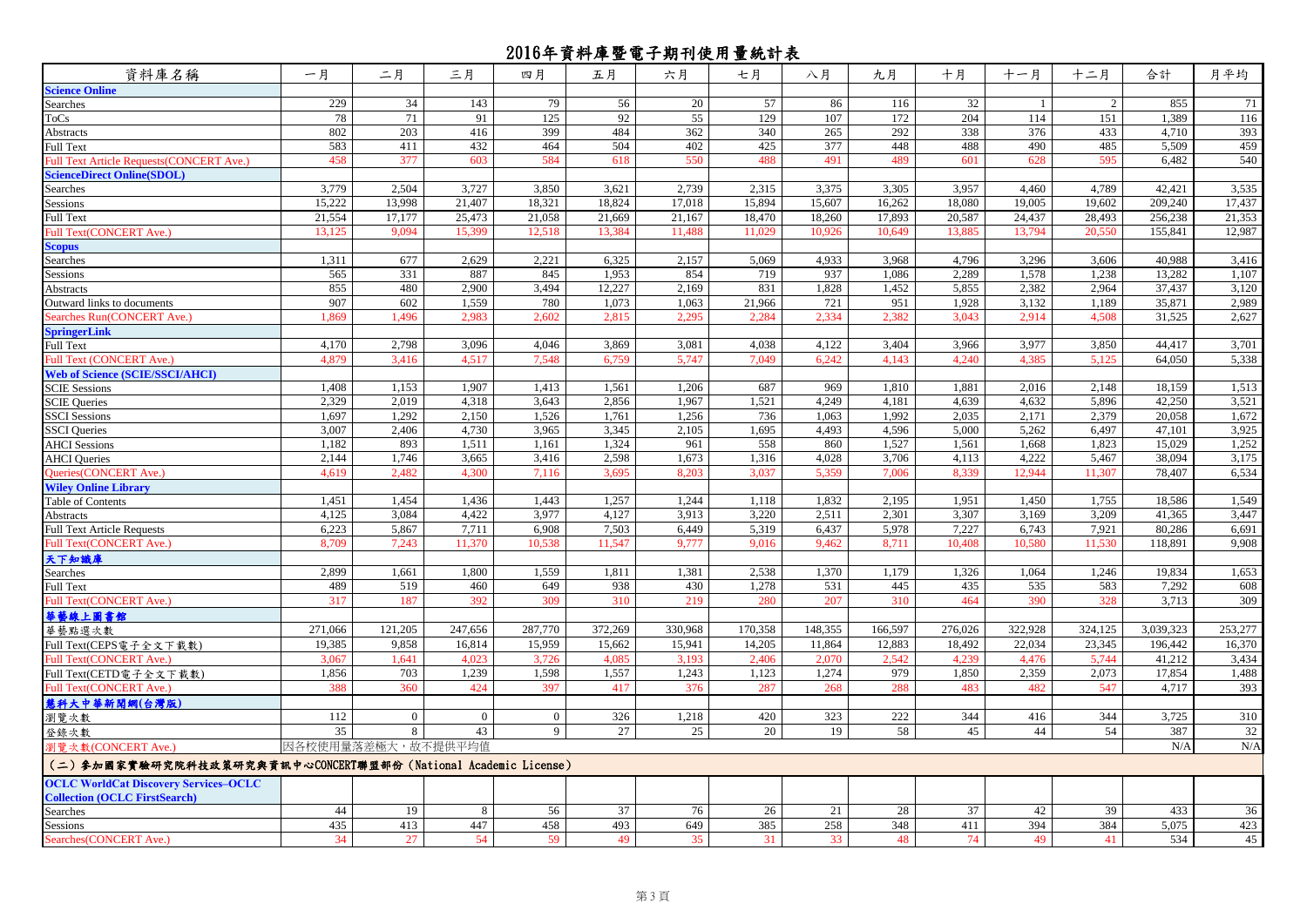| 資料庫名稱                                                      | 一月              | 二月             | 三月     | 四月     | 五月     | 六月                   | 七月     | 八月             | 九月     | 十月     | 十一月    | 十二月    | 合計       | 月平均          |
|------------------------------------------------------------|-----------------|----------------|--------|--------|--------|----------------------|--------|----------------|--------|--------|--------|--------|----------|--------------|
| <b>ProQuest Dissertations &amp; Theses: A&amp;I (PODT)</b> |                 |                |        |        |        |                      |        |                |        |        |        |        | $\Omega$ | $\mathbf{0}$ |
| Searches                                                   | 1,787           | 629            | 724    | 1,103  | 680    | 705                  | 610    | 514            | 997    | 2,464  | 24,156 | 26,298 | 60.667   | 5,056        |
| Citations/Abstracts                                        | 957             | 181            | 329    | 173    | 190    | 126                  | 81     | 118            | 1,031  | 1,387  | 528    | 256    | 5,357    | 446          |
| <b>FT</b> Articles                                         | 447             | 190            | 317    | 305    | 301    | 246                  | 286    | 171            | 325    | 797    | 487    | 326    | 4,198    | 350          |
| Citations/Abstracts(CONCERT Ave.)                          |                 |                |        |        |        | PODT部分單位使用統計有疑慮,故不公布 |        |                |        |        |        |        |          |              |
| <b>OmniFile Full Text Select (EBSCO)</b>                   |                 |                |        |        |        |                      |        |                |        |        |        |        |          | $\mathbf{0}$ |
| Searches                                                   | 13,306          | 8,531          | 16,200 | 13,512 | 13,215 | 11,999               | 12,179 | 16,680         | 13,692 | 23,024 | 21,647 | 20,928 | 184,913  | 15,409       |
| Sessions                                                   | 4,773           | 2,818          | 5,522  | 4,524  | 4,500  | 4,330                | 4,006  | 4,281          | 5,371  | 8,180  | 7,911  | 7,719  | 63,935   | 5,328        |
| Abstracts                                                  | 790             | 180            | 2,581  | 256    | 324    | 216                  | 172    | 175            | 606    | 458    | 737    | 327    | 6,822    | 569          |
| <b>Total Full Text</b>                                     | 598             | 327            | 703    | 437    | 575    | 424                  | 383    | 326            | 453    | 687    | 627    | 513    | 6,053    | 504          |
| Full Text(CONCERT Ave.)                                    | 78              | 53             | 124    | 103    | 117    | 94                   | 124    | 126            | 119    | 219    | 179    | 163    | 1.499    | 125          |
| <b>Reaxys</b>                                              |                 |                |        |        |        |                      |        |                |        |        |        |        |          |              |
| Searches                                                   | 5,817           | 3,527          | 5,889  | 3,987  | 5,255  | 4,552                | 4,216  | 4,520          | 3,789  | 3,969  | 3,628  | 3,203  | 52,352   | 4,363        |
| Searches(CONCERT Ave.)                                     | 1.021           | 869            | 1,579  | 1,290  | 1,787  | 1,614                | 1,501  | 1,505          | 1,811  | 1,561  | 1,573  | 1,579  | 17,690   | 1,474        |
| (三) CONCERT聯盟以外部份                                          |                 |                |        |        |        |                      |        |                |        |        |        |        |          |              |
| <b>ACM</b>                                                 |                 |                |        |        |        |                      |        |                |        |        |        |        |          |              |
| Searches                                                   | 445             | 199            | 122    | 409    | 310    | 352                  | 213    | 283            | 174    | 546    | 746    | 345    | 4,144    | 345          |
| <b>Article Requests</b>                                    | 530             | 302            | 339    | 602    | 489    | 588                  | 395    | 276            | 258    | 690    | 865    | 581    | 5,915    | 493          |
| <b>ACS</b>                                                 |                 |                |        |        |        |                      |        |                |        |        |        |        |          |              |
| Searches                                                   | 1.054           | 993            | 1,462  | 1.050  | 1,331  | 1.035                | 826    | 834            | 2,156  | 2,692  | 3,341  | 2,512  | 19,286   | 1,607        |
| ToCs                                                       | 806             | 720            | 1,269  | 835    | 848    | 755                  | 676    | 1,337          | 1,229  | 1,149  | 898    | 910    | 11,432   | 953          |
| Abstracts                                                  | 3,643           | 2,998          | 5,109  | 4,394  | 4,705  | 4,813                | 3,858  | 3,497          | 3,757  | 4,785  | 4,828  | 4,353  | 50,740   | 4,228        |
| Total Full Text                                            | 4,157           | 3,298          | 5,382  | 4,693  | 5,657  | 4,703                | 3,648  | 4,118          | 3,916  | 4,910  | 5,695  | 5,245  | 55,422   | 4,619        |
| <b>Alexander Music Online</b>                              |                 |                |        |        |        |                      |        |                |        |        |        |        |          |              |
| Searches                                                   | 27              | 30             | 103    | 74     | 192    | 253                  | 112    | 125            | 129    | 412    | 233    | 168    | 1,858    | 155          |
| Clicks                                                     | 11              | 10             | 38     | 28     | 85     | 92                   | 55     | 50             | 37     | 126    | 97     | 56     | 685      | 57           |
| Views                                                      | 33              | 27             | 73     | 60     | 150    | 3,615                | 73     | 59             | 57     | 211    | 179    | 93     | 4,630    | 386          |
| Playbacks by collection                                    | 31              | 47             | 112    | 112    | 125    | 3,691                | 11     | 12             | 47     | 239    | 192    | 247    | 4,866    | 406          |
| AREMOS經濟統計資料庫(網路版)                                         |                 |                |        |        |        |                      |        |                |        |        |        |        |          |              |
| 登入數                                                        | 24              | $\overline{3}$ | 13     | 6      | 20     | 15                   | 11     | $20\,$         | 21     | 15     | 12     | 20     | 180      | 15           |
| Art & Architecture Complete (EBSCO)                        |                 |                |        |        |        |                      |        |                |        |        |        |        |          |              |
| Searches                                                   | 2,409           | 1,272          | 2,956  | 2,351  | 1,752  | 1,688                | 3,205  | 1,838          | 1,367  | 3,027  | 3,277  | 2,811  | 27,953   | 2,329        |
| Sessions                                                   | 527             | 272            | 659    | 553    | 401    | 428                  | 668    | 405            | 430    | 953    | 914    | 762    | 6,972    | 581          |
| Abstracts                                                  | 117             | 37             | 144    | 64     | 50     | 36                   | 23     | 52             | 51     | 137    | 105    | 48     | 864      | 72           |
| Total Full Text                                            | 64              | 27             | 109    | 51     | 55     | 13                   | 26     | 32             | 87     | 158    | 73     | 62     | 757      | 63           |
| <b>Cambridge Journals</b>                                  |                 |                |        |        |        |                      |        |                |        |        |        |        |          |              |
| Full-Text(現刊)                                              | 178             | 148            | 194    | 217    | 453    | 375                  | 247    | 281            | 202    | 1874   | 515    | 293    | 4,977    | 415          |
| Full-Text(過刋)                                              | 56              | 35             | 42     | 50     | 67     | 56                   | 42     | 30             | 70     | 1176   | 208    | 51     | 1,883    | 157          |
| <b>Computer &amp; Applied Science Complete</b>             |                 |                |        |        |        |                      |        |                |        |        |        |        |          |              |
| Searches                                                   | 2,370           | 1,300          | 2,859  | 2,364  | 1,624  | 1,646                | 3,280  | 1,781          | 1,375  | 2,969  | 3,057  | 2,804  | 27,429   | 2,286        |
| Sessions                                                   | 521             | 277            | 649    | 560    | 422    | 467                  | 1,086  | 415            | 429    | 960    | 880    | 770    | 7,436    | 620          |
| Abstracts                                                  | 45              | 28             | 62     | 94     | 161    | 90                   | 498    | 78             | 64     | 77     | 42     | 25     | 1,264    | 105          |
| <b>Total Full Text</b>                                     | $\overline{35}$ | 256            | 48     | 38     | 79     | 74                   | 43     | 47             | 42     | 83     | 39     | 40     | 824      | 69           |
| <b>Credo Reference</b>                                     |                 |                |        |        |        |                      |        |                |        |        |        |        |          |              |
| Searches                                                   | 27              | 15             | 47     | 43     | 83     | 66                   | 30     | 12             | 40     | 131    | 20     | 10     | 524      | 44           |
| Sessions                                                   | 80              | 178            | 346    | 153    | 271    | 190                  | 96     | 71             | 134    | 246    | 121    | 86     | 1,972    | 164          |
| Page Views                                                 | 113             | 498            | 739    | 291    | 461    | 437                  | 214    | 100            | 298    | 583    | 199    | 133    | 4,066    | 339          |
| DDC數位化論文典藏聯盟                                               |                 |                |        |        |        |                      |        |                |        |        |        |        |          |              |
| Searches                                                   | 477             | 275            | 574    | 438    | 280    | 409                  | 457    | 271            | 412    | 654    | 662    | 495    | 5,404    | 450          |
| Sessions                                                   | 346             | 224            | 396    | 322    | 247    | 319                  | 273    | 216            | 361    | 15,875 | 25,165 | 25,988 | 69,732   | 5,811        |
| Full Text                                                  | 257             | 161            | 288    | 219    | 187    | 267                  | 228    | 128            | 180    | 264    | 304    | 141    | 2,624    | 219          |
| EAI                                                        |                 |                |        |        |        |                      |        |                |        |        |        |        |          |              |
| Searches                                                   | 55              | 32             | 37     | 47     | 38     | 35                   | 40     | 43             | 40     | 43     | 35     | 34     | 479      | 40           |
| Full Text                                                  | 22              | 15             | 11     | 33     | 76     | 131                  | 6      | 5 <sup>5</sup> | 9      | 12     | 20     | 16     | 356      | 30           |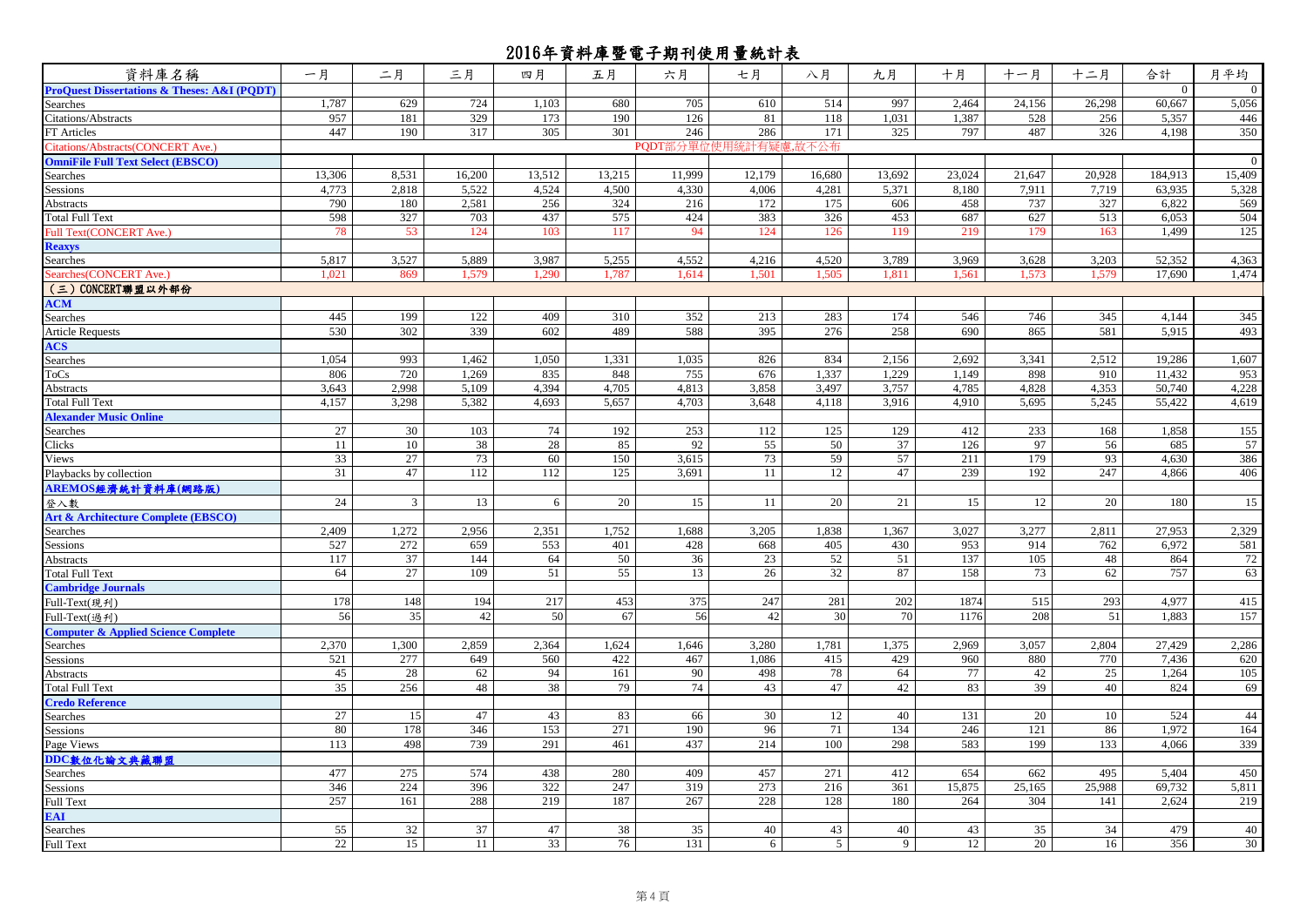| 資料庫名稱                                              | 一月             | 二月             | 三月             | 四月     | 五月     | 六月             | 七月             | 八月             | 九月             | 十月             | 十一月            | 十二月    | 合計      | 月平均    |
|----------------------------------------------------|----------------|----------------|----------------|--------|--------|----------------|----------------|----------------|----------------|----------------|----------------|--------|---------|--------|
| <b>Education Research Complete (EBSCO)</b>         |                |                |                |        |        |                |                |                |                |                |                |        |         |        |
| Searches                                           | 3,182          | 1,657          | 3,716          | 2,902  | 2,204  | 2,143          | 3,654          | 2,368          | 1,802          | 3,922          | 3,786          | 3,621  | 34,957  | 2,913  |
| Sessions                                           | 932            | 543            | 1,137          | 859    | 753    | 919            | 1,007          | 687            | 755            | 1,465          | 1,360          | 1,233  | 11,650  | 971    |
| <b>Abstracts</b>                                   | 1,488          | 384            | 1,292          | 3,144  | 1,276  | 1,203          | 560            | 490            | 1,624          | 3,713          | 2,370          | 912    | 18,456  | 1,538  |
| <b>Total Full Text</b>                             | 858            | 455            | 902            | 531    | 547    | 561            | 726            | 465            | 650            | 955            | 799            | 893    | 8,342   | 695    |
| <b>EndNote</b>                                     |                |                |                |        |        |                |                |                |                |                |                |        |         |        |
| Link-ins (desktop)                                 | 30             | 20             | 144            | 62     | 47     | 16             | 20             | $\mathbf{Q}$   | 81             | 43             | 22             | 152    | 646     | 54     |
| Queries (desktop)                                  | 418            | 368            | 936            | 702    | 1,060  | 741            | 498            | 365            | 499            | 433            | 301            | 438    | 6,759   | 563    |
| 瀏覽數                                                | 2,511          | 1,301          | 2,860          | 1,412  | 1,436  | 1,202          | 1,500          | 1,296          | 3,685          | 6,042          | 2,743          | 2,022  | 28,010  | 2,334  |
| 訪客數                                                | 289            | 261            | 402            | 235    | 285    | 217            | 273            | 235            | 488            | 790            | 511            | 435    | 4,421   | 368    |
| 人次                                                 | 204            | 196            | 306            | 193    | 187    | 176            | 193            | 192            | 336            | 491            | 299            | 254    | 3,027   | 252    |
| <b>ERIC (EBSCO)</b>                                |                |                |                |        |        |                |                |                |                |                |                |        |         |        |
| Searches                                           | 14,204         | 8,550          | 16,767         | 13,804 | 13,510 | 12,146         | 12,454         | 16,719         | 14,010         | 23,589         | 21,839         | 21,279 | 188,871 | 15,739 |
| Sessions                                           | 4,889          | 2,785          | 5,632          | 4,519  | 4,513  | 4,308          | 3,996          | 4,246          | 5,415          | 8,293          | 7,931          | 7,782  | 64,309  | 5,359  |
| Abstracts                                          | 1,186          | 480            | 1,019          | 678    | 686    | 542            | 698            | 438            | 7,298          | 1,543          | 1,052          | 1,140  | 16,760  | 1,397  |
| <b>ERIC</b> (ProQuest)                             |                |                |                |        |        |                |                |                |                |                |                |        |         |        |
| Searches                                           | 1,272          | 405            | 612            | 839    | 573    | 460            | 532            | 393            | 334            | 2,043          | 23,953         | 26,183 | 57,599  | 4,800  |
| Citations/Abstracts                                | 70             | 142            | 211            | 710    | 106    | 71             | 70             | 51             | 44             | 418            | 249            | 216    | 2,358   | 197    |
| FT Articles                                        | $\overline{0}$ |                | $\overline{4}$ | 2      | 2      | $\mathfrak{Z}$ | 2              |                | $\overline{0}$ | $\overline{2}$ | 2              |        | 20      | 2      |
| <b>GreenFILE (EBSCO)</b>                           |                |                |                |        |        |                |                |                |                |                |                |        |         |        |
| Searches                                           | 12,930         | 8,272          | 15,843         | 13,163 | 12,906 | 11,814         | 11,899         | 16,436         | 13,414         | 22,620         | 21,327         | 20,489 | 181,113 | 15,093 |
| Sessions                                           | 4,597          | 2,710          | 5,359          | 4,371  | 4,355  | 4,215          | 3,858          | 4,169          | 5,233          | 7,963          | 7,735          | 7,544  | 62,109  | 5,176  |
| Abstracts                                          | 2              | $\overline{2}$ | 8              |        | 6      | 5              | 2              | 6              | $\overline{4}$ | 4              |                | 9      | 50      | 4      |
| <b>Total Full Text</b>                             |                | $\mathbf{0}$   | $\mathbf{0}$   |        | 7      |                | $\overline{0}$ | $\overline{0}$ | $\Omega$       | $\overline{4}$ | $\overline{0}$ | 3      | 17      | 1      |
| <b>Humanities International Complete (EBSCO)</b>   |                |                |                |        |        |                |                |                |                |                |                |        |         |        |
| Searches                                           | 2,593          | 1,404          | 2,936          | 2,531  | 1,769  | 1,698          | 3,379          | 1,899          | 1,459          | 3,291          | 3,194          | 3,010  | 29,163  | 2,430  |
| Sessions                                           | 607            | 330            | 694            | 631    | 448    | 477            | 718            | 453            | 482            | 1,066          | 960            | 829    | 7,695   | 641    |
| Abstracts                                          | 109            | 46             | 57             | 64     | 43     | 27             | 50             | 117            | 85             | 131            | 111            | 110    | 950     | 79     |
| <b>Total Full Text</b>                             | 158            | 185            | 117            | 161    | 114    | 96             | 83             | 83             | 107            | 193            | 267            | 142    | 1,706   | 142    |
| MagV電子雜誌                                           |                |                |                |        |        |                |                |                |                |                |                |        |         |        |
| 瀏覽次數                                               | 1,878          | 702            | 812            | 789    | 1,109  | 957            | 846            | 757            | 943            | 930            | 1,112          | 1,082  | 11,917  | 993    |
| <b>PNAS</b>                                        |                |                |                |        |        |                |                |                |                |                |                |        |         |        |
| Searches                                           | 268            | 354            | 448            | 233    | 223    | 230            | 233            | 143            | 353            | 252            | 309            | 378    | 3,424   | 285    |
| Table of Contents                                  | 34             | 23             | 32             | 28     | 28     | 16             | 32             | 21             | 9              | 14             | 24             | 40     | 301     | 25     |
| Abstracts                                          | 443            | 347            | 319            | 700    | 518    | 263            | 399            | 340            | 634            | 390            | 527            | 341    | 5,221   | 435    |
| <b>Full Text</b>                                   | 390            | 251            | 406            | 336    | 380    | 326            | 227            | 275            | 248            | 339            | 271            | 262    | 3,711   | 309    |
| <b>Professional Development Collection (EBSCO)</b> |                |                |                |        |        |                |                |                |                |                |                |        |         |        |
| Searches                                           | 13,189         | 8,435          | 16,388         | 13,535 | 13,214 | 11,901         | 12,123         | 16,626         | 13,549         | 22,858         | 21,428         | 20,773 | 184,019 | 15,335 |
| Sessions                                           | 4,766          | 2,810          | 5,638          | 4,501  | 4,524  | 4,296          | 3,995          | 4,332          | 5,348          | 8,137          | 7,785          | 7,639  | 63,771  | 5,314  |
| Abstracts                                          | 161            | 132            | 376            | 237    | 296    | 218            | 262            | 290            | 269            | 1,539          | 229            | 347    | 4,356   | 363    |
| <b>Total Full Text</b>                             | 311            | 163            | 365            | 311    | 314    | 364            | 267            | 361            | 253            | 438            | 230            | 343    | 3,720   | 310    |
| <b>PsycArticles (ProQuest)</b>                     | 汀購至10月         |                |                |        |        |                |                |                |                |                |                |        |         |        |
| Searches                                           | 1,503          | 570            | 802            | 1,230  | 758    | 678            | 770            | 551            | 957            | 2,365          |                |        | 10,184  | 1,018  |
| Citations/Abstracts                                | 197            | 75             | 55             | 84     | 48     | 102            | 193            | 31             | 55             | 131            |                |        | 971     | 97     |
| FT Articles                                        | 1,327          | 772            | 863            | 1,057  | 1,005  | 1,125          | 1,204          | 829            | 848            | 1,240          |                |        | 10,270  | 1,027  |
| <b>PsycArticles (EBSCO)</b>                        | 11月份起訂         |                |                |        |        |                |                |                |                |                |                |        |         |        |
| Searches                                           |                |                |                |        |        |                |                |                |                |                | 3,683          | 3,903  | 7,586   | 3,793  |
| Sessions                                           |                |                |                |        |        |                |                |                |                |                | 1,404          | 1,412  | 2,816   | 1,408  |
| <b>Abstracts</b>                                   |                |                |                |        |        |                |                |                |                |                | 721            | 5,897  | 6,618   | 3,309  |
| <b>Total Full Text</b>                             |                |                |                |        |        |                |                |                |                |                | 1,291          | 1,579  | 2,870   | 1,435  |
| <b>RILM Abstracts of Music Literature (EBSCO)</b>  |                |                |                |        |        |                |                |                |                |                |                |        |         |        |
| Searches                                           | 8,164          | 5,274          | 10,429         | 9,108  | 7,891  | 6,852          | 8,207          | 12,258         | 7,840          | 16,050         | 14,501         | 12,912 | 119,486 | 9,957  |
| Sessions                                           | 2,869          | 1,533          | 3,422          | 2,822  | 2,721  | 2,473          | 2,368          | 2,655          | 3,183          | 5,219          | 5,070          | 4,689  | 39,024  | 3,252  |
| Abstracts                                          | 188            | 63             | 175            | 271    | 63     | 52             | 6              | 23             | 100            | 1,048          | 678            | 197    | 2,864   | 239    |
| <b>SAGE HSS Package (484種)</b>                     |                |                |                |        |        |                |                |                |                |                |                |        |         |        |
| <b>Total Full Text</b>                             | 18,307         | 8,877          | 13,692         | 4,082  | 2,457  | 1,755          | 1,598          | 1,782          | 1,989          | 3,155          | N/A            | N/A    | 57,694  | 5,769  |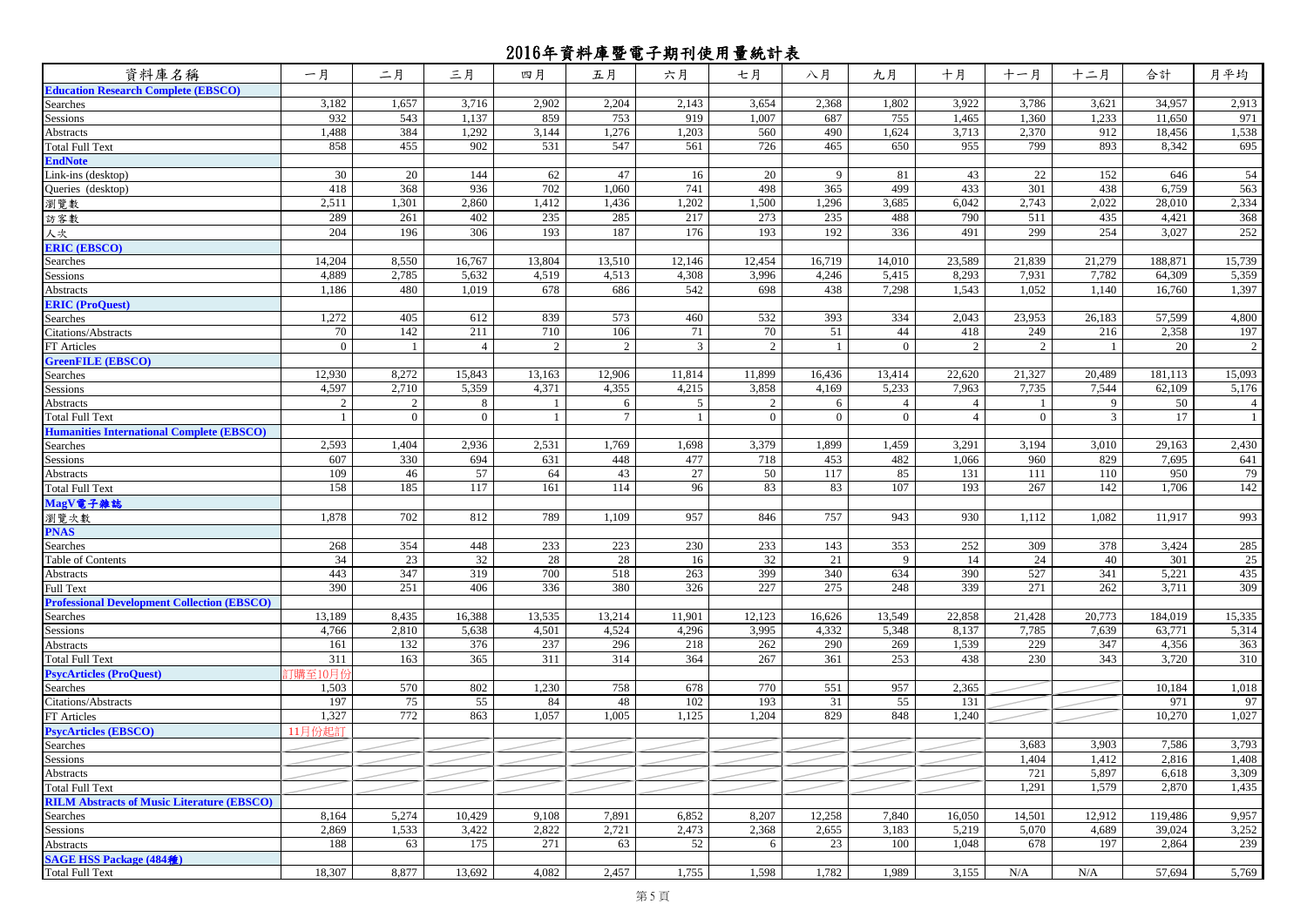| 資料庫名稱                         | 一月             | 二月             | 三月               | 四月             | 五月             | 六月             | 七月             | 八月             | 九月              | 十月              | 十一月             | 十二月             | 合計             | 月平均            |
|-------------------------------|----------------|----------------|------------------|----------------|----------------|----------------|----------------|----------------|-----------------|-----------------|-----------------|-----------------|----------------|----------------|
| WGSN (原StyleSight趨勢圖像資料庫)     |                |                |                  |                |                |                |                |                |                 |                 |                 |                 |                |                |
| Forecast & Analysis           | 15.483         | 13,908         | 17.387           | 23,595         | 21.154         | 23.584         | 22,644         | 15.639         | 11,917          | 7,161           | 3,325           | 19.599          | 195.396        | 16,283         |
| Acer Walking Library電子雜誌      |                |                |                  |                |                |                |                |                |                 |                 |                 |                 |                |                |
| 閱讀次數                          | 587            | 479            | 1.099            | 822            | 605            | 547            | 465            | 517            | 620             | 1,492           | 1.105           | 895             | 9,233          | 769            |
| Acer Walking Library外文雜誌      |                |                |                  |                |                |                |                |                |                 |                 |                 |                 |                |                |
| Preview Count                 |                |                |                  | 今年8月起訂         |                |                |                | 157            | 159             | 266             | 163             | 169             | 914            | 183            |
| HyRead電子雜誌 (20刋)              |                |                |                  |                |                |                |                |                |                 |                 |                 |                 |                |                |
| 每月瀏覽書目雜誌次數                    | 1.525          | 1.335          | 1.902            | 2,193          | 3.124          | 3.343          | 1.589          | 915            | 1.317           | 1.204           | 831             | 1.124           | 20,402         | 1.700          |
| Section Requests (每月閱讀雜誌章節次數) | 19,302         | 11,598         | 14,775           | 16,400         | 11,119         | 17,144         | 24,025         | 12,355         | 14,026          | 17,181          | 15,266          | 21,752          | 194,943        | 16,245         |
| Title Requests (每月閱讀雜誌次數)     | 490            | 356            | 516              | 535            | 375            | 447            | 839            | 379            | 406             | 548             | 500             | 602             | 5,993          | 499            |
| Smile英語學習網                    |                |                |                  |                |                |                |                |                |                 |                 |                 |                 |                |                |
| 瀏覽數                           | 1,297          | 1,795          | 3,188            | 2,213          | 1,686          | 820            | 1,207          | 2,609          | 3,855           | 1,836           | 2,761           | 1,739           | 25,006         | 2,084          |
| 訪客數                           | 181            | 216            | 294              | 192            | 148            | 184            | 126            | 158            | 222             | 222             | 190             | 200             | 2,333          | 194            |
| 人次                            | 107            | 118            | 170              | 119            | 119            | 100            | 98             | 120            | 158             | 161             | 144             | 118             | 1,532          | 128            |
| 全文報紙資料庫 (原Udndata聯合知識庫)       |                |                |                  |                |                |                |                |                |                 |                 |                 |                 |                |                |
| 登入次數                          | 594            | 353            | 464              | 402            | 415            | 385            | 368            | 487            | 418             | 495             | 557             | 663             | 5,601          | 467            |
| 內文點閱                          | 6,791          | 4,209          | 2,826            | 2,084          | 1,630          | 2,539          | 1,037          | 36,102         | 566             | 6,079           | 2,929           | 8,152           | 74,944         | 6,245          |
| 大英線上教育版 (BOLAE)               |                |                |                  |                |                |                |                |                |                 |                 |                 |                 |                |                |
| Document                      | 296            | 166            | 293              | 260            | 246            | 244            | 193            | 116            | 191             | 370             | 327             | 236             | 2,938          | 245            |
| Queries                       | 69             | 33             | 27               | 18             | 21             | 28             | 27             | 38             | 121             | 258             | 21              | 47              | 708            | 59             |
| Media                         | 51             | 33             | 45               | 26             | 33             | 37             | 11             | 6              | 55              | 6               | 39              | 82              | 424            | 35             |
| Hits                          | 7,694          | 4,925          | 20,008           | 16,775         | 17,760         | 18,697         | 12,168         | 8,488          | 22,964          | 28,124          | 23,161          | 19,036          | 199,800        | 16,650         |
| 中國博碩士論文全文資料庫                  |                |                |                  |                |                |                |                |                |                 |                 |                 |                 |                |                |
| (臺灣站點+青島站點)                   |                |                |                  |                |                |                |                |                |                 |                 |                 |                 |                |                |
| 檢索(Search)                    | 4,389          | 1,603          | 10,865           | 14,344         | 17,309         | 13,623         | 4,802          | 7,984          | 10,862          | 21,353          | 20,880          | 36,072          | 164,086        | 13,674         |
| 瀏覽                            | 1,590          | 415            | 1.033            | 1,392          | 1,581          | 1,557          | 829            | 1,563          | 2.008           | 2,282           | 2,026           | 2.646           | 18,922         |                |
| 下载(Full Text)                 | 1,581          | 414            | 1,089            | 1,165          | 1,326          | 1,212          | 727            | 1,135          | 1,690           | 1,734           | 1,619           | 1,699           | 15,391         | 1,283          |
|                               |                |                |                  |                |                |                |                |                |                 |                 |                 |                 |                |                |
| 中國期刊全文資料庫                     |                |                |                  |                |                |                |                |                |                 |                 |                 |                 |                |                |
| (臺灣站點+青島站點)                   |                |                |                  |                |                |                |                |                |                 |                 |                 |                 |                |                |
| 檢索(Search)                    | 8,033          | 2,224          | 7,221            | 7,992          | 9.948          | 8,205          | 3,390          | 4.979          | 6,653           | 28,835          | 36,595          | 56,855          | 180,930        | 15,078         |
| 瀏覽                            | 6.280          | 1.923          | 4,376            | 5.300          | 6.414          | 8,585          | 4.469          | 6.035          | 5,338           | 8,546           | 9.300           | 13,732          | 80.298         |                |
| 下载(Full Text)                 | 6,704          | 2,201          | 4,838            | 4,940          | 6,369          | 7,757          | 4,288          | 5,268          | 5,015           | 7,423           | 11,012          | 11,071          | 76,886         | 6,407          |
| 中國基本古籍庫                       |                |                |                  |                |                |                |                |                |                 |                 |                 |                 |                |                |
| 訪客數                           | 96             | 37             | 10               | 26             | 81             | 32             | 17             | 13             | 5               | 31              | 35              | 35              | 418            | 35             |
| 檢索次數                          | 611            | 270            | 198              | 332            | 471            | 479            | 204            | 88             | 92              | 177             | 226             | 320             | 3,468          | 289            |
| 閱讀次數                          | 1,248          | 261            | 630              | 1,511          | 1,152          | 611            | 1,255          | 448            | 256             | 2,789           | 1.600           | 1.390           | 13,151         | 1,096          |
| 中華文明百科全書(古今圖書集成)              |                |                |                  |                |                |                |                |                |                 |                 |                 |                 |                |                |
| 瀏覽數                           | 531            | 234            | 7,058            | 466            | 443            | 324            | 293            | 215            | 259             | 270             | 376             | 281             | 10,750         | 896            |
| 訪客數                           | 154            | 94             | 227              | 114            | 118            | 110            | 96             | 63             | 91              | 103             | 133             | 140             | 1,443          | 120            |
| 人次                            | 91             | 75             | 138              | 89             | 73             | 74             | 72             | 41             | $\overline{55}$ | $\overline{70}$ | $\overline{75}$ | $\overline{72}$ | 925            | 77             |
| 世界美術資料庫                       |                |                |                  |                |                |                |                |                |                 |                 |                 |                 |                |                |
| 總次數                           | 182            | 147            | 167              | 158            | 142            | 142            | 98             | 108            | 177             | 150             | 224             | 213             | 1,908          | 159            |
| 巨匠電腦學院:職能導向系列                 |                |                |                  |                |                |                |                |                |                 |                 |                 |                 |                |                |
| 瀏覽數                           | $\mathbf{0}$   | $\overline{0}$ | $\boldsymbol{0}$ | $\mathbf{0}$   | $\overline{0}$ | $\overline{0}$ | $\overline{0}$ | $\mathbf{0}$   | $\mathbf{0}$    | $\overline{0}$  | $\mathbf{0}$    | $\mathbf{0}$    | $\overline{0}$ | $\overline{0}$ |
| 訪客數                           | $\overline{0}$ | $\Omega$       | $\overline{0}$   | $\overline{0}$ | $\Omega$       | $\overline{0}$ | $\Omega$       | $\Omega$       | $\overline{0}$  | $\overline{0}$  | $\theta$        | $\overline{0}$  | $\overline{0}$ | $\overline{0}$ |
| 人次                            | $\mathbf{0}$   | $\overline{0}$ | $\mathbf{0}$     | $\overline{0}$ | $\overline{0}$ | $\overline{0}$ | $\overline{0}$ | $\overline{0}$ | $\mathbf{0}$    | $\overline{0}$  | $\overline{0}$  | $\mathbf{0}$    | $\mathbf{0}$   | $\overline{0}$ |
| 巨匠電腦學院:PowerPoint職場應用系列       |                |                |                  |                |                |                |                |                |                 |                 |                 |                 |                |                |
| 瀏覽數                           | $\overline{0}$ | $\mathbf{0}$   | $\mathbf{0}$     | $\mathbf{0}$   | $\overline{0}$ | $\overline{0}$ | $\overline{0}$ | $\overline{0}$ | $\overline{0}$  | $\mathbf{0}$    | $\overline{0}$  | $\mathbf{0}$    | $\overline{0}$ | $\mathbf{0}$   |
| 訪客數                           | $\mathbf{0}$   | $\overline{0}$ | $\mathbf{0}$     | $\overline{0}$ | $\overline{0}$ | $\overline{0}$ | $\overline{0}$ | $\overline{0}$ | $\overline{0}$  | $\overline{0}$  | $\overline{0}$  | $\mathbf{0}$    | $\overline{0}$ | $\overline{0}$ |
| 人次                            | $\overline{0}$ | $\overline{0}$ | $\mathbf{0}$     | $\mathbf{0}$   | $\overline{0}$ | $\overline{0}$ | $\overline{0}$ | $\overline{0}$ | $\overline{0}$  | $\overline{0}$  | $\overline{0}$  | $\mathbf{0}$    | $\overline{0}$ | $\mathbf{0}$   |
| 光華雜誌中英對照知識庫(線上版)              |                |                |                  |                |                |                |                |                |                 |                 |                 |                 |                |                |
| 登入總數                          | 35             | 20             | 26               | 18             | 28             | 19             | 13             | 20             | 25              | 37              | 51              | 40              | 332            | 28             |
| 瀏覽頁面總數                        | 107            | 80             | 93               | 81             | 90             | 45             | 36             | 33             | 41              | 55              | 67              | 52              | 780            | 65             |
|                               |                |                |                  |                |                |                |                |                |                 |                 |                 |                 |                |                |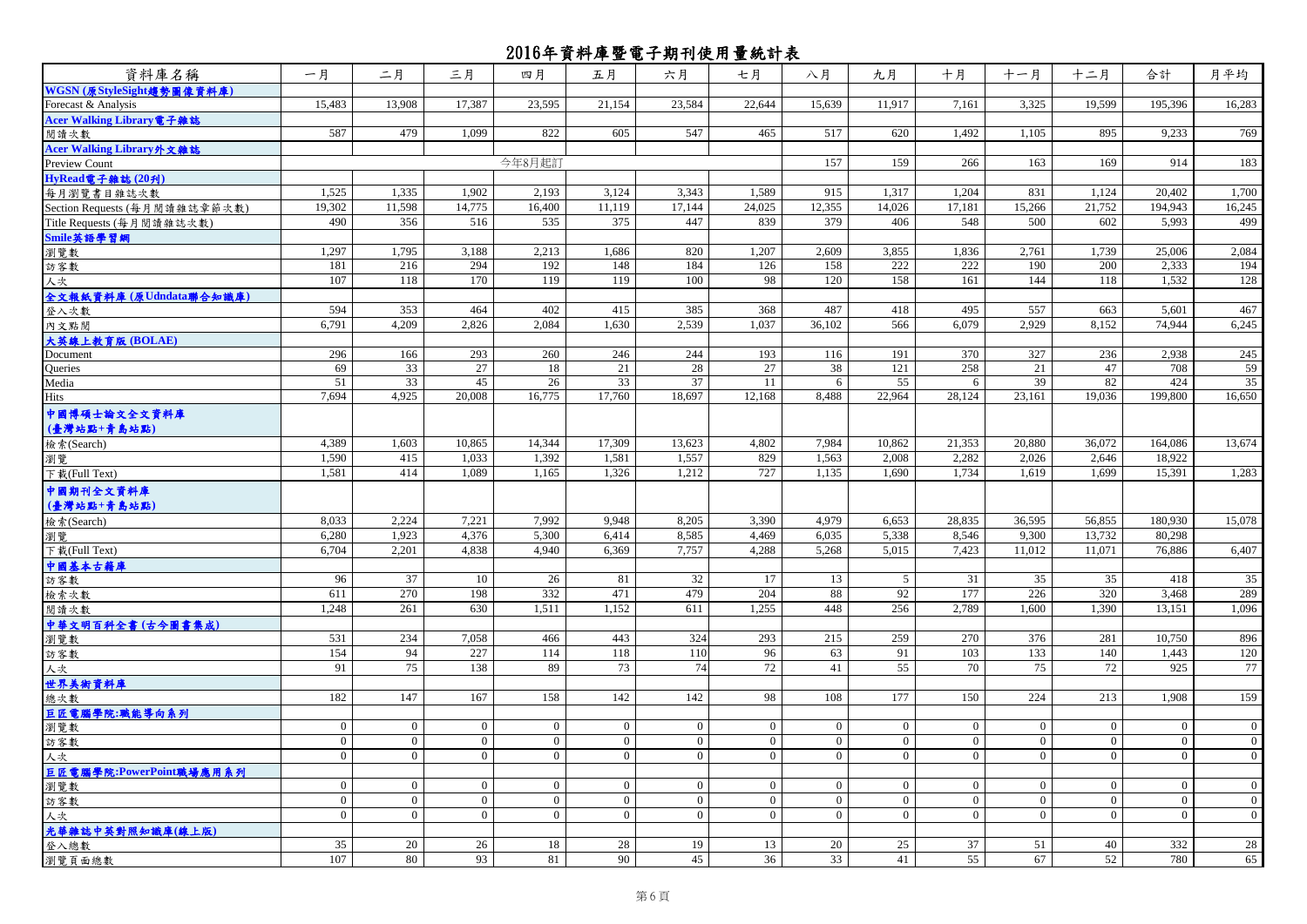| 資料庫名稱                | 一月                            | 二月             | 三月             | 四月               | 五月             | 六月              | 七月             | 八月              | 九月              | 十月             | 十一月            | 十二月          | 合計              | 月平均          |
|----------------------|-------------------------------|----------------|----------------|------------------|----------------|-----------------|----------------|-----------------|-----------------|----------------|----------------|--------------|-----------------|--------------|
| 光華雜誌中英對照知識庫          |                               |                |                |                  |                |                 |                |                 |                 |                |                |              |                 |              |
| 瀏覽數                  | 1,134                         | 534            | 1,393          | 799              | 1,082          | 1,285           | 1,813          | 205             | 527             | 429            | 478            | 566          | 10,245          | 854          |
| 訪客數                  | 82                            | 50             | 95             | 61               | 70             | 77              | 77             | 33              | 75              | 67             | 76             | 94           | 857             | 71           |
| 人次                   | 52                            | 36             | 61             | 44               | 50             | 58              | 55             | 27              | 34              | 30             | 32             | 43           | 522             | 44           |
| 自由中國                 |                               |                |                |                  |                |                 |                |                 |                 |                |                |              |                 |              |
| 人次                   | 11                            | 2              | $\overline{4}$ | 14               | 13             | 21              | 8              | $7\overline{ }$ | 6               | 3 <sup>1</sup> | 2              | 23           | 114             | 10           |
| 關鍵詞查詢                | $\overline{0}$                | 16             | 13             | 57               | 10             | $\overline{0}$  | $\overline{0}$ | 2               | $7\overline{ }$ | $\overline{0}$ | $\overline{7}$ | 59           | 171             | 14           |
| 卷期瀏覽                 | 22                            | 2              | $\overline{4}$ | 45               | 27             | 80              | 11             | 16              | 14              | 9              | $\mathfrak{Z}$ | 75           | 308             | 26           |
| PDF調閲                | $\mathbf{0}$                  | 24             | $\overline{0}$ | $\mathbf{0}$     | 2              | 51              | $\overline{0}$ | $\mathfrak{Z}$  | $\mathbf{0}$    | $\overline{0}$ | $\overline{0}$ | 144          | 224             | 19           |
| 單篇閱讀                 | 8                             | 13             | 12             | 93               | 20             | 19              | $\mathbf{1}$   | 9               | 8               | $\overline{2}$ | 19             | 51           | 255             | 21           |
| 知識赢家                 |                               |                |                |                  |                |                 |                |                 |                 |                |                |              |                 |              |
| 使用人次                 | 1,436                         | 636            | 997            | 1,077            | 1,245          | 1,001           | 1,200          | 1,078           | 1,139           | 1,236          | 1,321          | 1,299        | 13,665          | 1,139        |
| 空中英語教室影音典藏學習系統       |                               |                |                |                  |                |                 |                |                 |                 |                |                |              |                 |              |
| 學習總人次                | 63                            | 71             | 233            | 76               | 54             | 66              | 40             | 60              | 58              | 87             | 159            | 155          | 1,122           | 94           |
| 近代中國--中國現代史知識庫       |                               |                |                |                  |                |                 |                |                 |                 |                |                |              |                 |              |
| 瀏覽數                  | 73                            | 91             | 162            | 310              | 65             | 56              | 78             | 132             | 194             | 103            | 97             | 181          | 1,542           | 129          |
| 訪客數                  | 58                            | 77             | 96             | 88               | 53             | 51              | 69             | 88              | 79              | 74             | 86             | 94           | 913             | 76           |
| 人次                   | 58                            | 68             | 77             | 68               | 52             | 50              | 63             | 77              | 69              | 54             | 56             | 59           | 751             | 63           |
| 哈佛商業評論               |                               |                |                |                  |                |                 |                |                 |                 |                |                |              |                 |              |
| 檢索次數                 | 37                            | 313            | 130            | 164              | 239            | 105             | 76             | 114             | 124             | 96             | 86             | 228          | 1,712           | 143          |
| 瀏覽次數                 | 17                            | 417            | 49             | 55               | 66             | 38              | 23             | 100             | 98              | 59             | 17             | 85           | 1,024           | 85           |
| 全文影像下載               | 37                            | 332            | 63             | 104              | 152            | 81              | 59             | 84              | 142             | 76             | 54             | 224          | 1,408           | 117          |
| PDF下载頁數              | 359                           | 2,088          | 474            | 813              | 982            | 543             | 422            | 540             | 993             | 469            | 303            | 1,383        | 9,369           | 781          |
| 科學人雜誌知識庫(線上版)        |                               |                |                |                  |                |                 |                |                 |                 |                |                |              |                 |              |
| 登入總數                 | 208                           | 130            | 182            | 208              | 290            | 179             | 108            | 93              | 129             | 189            | 208            | 162          | 2,086           | 174          |
| 瀏覽頁面總數               | 1,457                         | 709            | 1,445          | 1,648            | 2,377          | 1,357           | 539            | 480             | 501             | 431            | 783            | 809          | 12,536          | 1,045        |
| 科學月刊                 |                               |                |                |                  |                |                 |                |                 |                 |                |                |              |                 |              |
| 瀏覽數                  | 552                           | 502            | 729            | 647              | 593            | 568             | 631            | 453             | 641             | 676            | 830            | 1,164        | 7,986           | 666          |
| 訪客數                  | 237                           | 212            | 299            | 244              | 248            | 236             | 246            | 179             | 221             | 270            | 348            | 425          | 3,165           | 264          |
| 人次                   | 71                            | 69             | 73             | 64               | 67             | 70              | 55             | 37              | 41              | 74             | 99             | 156          | 876             | 73           |
| 高等教育知識庫              |                               |                |                |                  |                |                 |                |                 |                 |                |                |              |                 |              |
| 拜訪人次                 | 309                           | 107            | 189            | 186              | 176            | 166             | 83             | 37              | 80              | 55             | 44             | 10           | 1,442           | 120          |
| 查詢/瀏覽人次              | 1,346                         | 546            | 860            | 563              | 718            | 708             | 395            | 306             | 481             | 470            | 394            | 143          | 6,930           | 578          |
| 閱讀次數                 | 338                           | 302            | 299            | 267              | 285            | 230             | 205            | 114             | 182             | 312            | 270            | 230          | 3,034           | 253          |
| 寒泉                   |                               |                |                |                  |                |                 |                |                 |                 |                |                |              |                 |              |
| 瀏覽數                  | 36,305                        | 19,747         | 22,838         | 25,074           | 26,399         | 22,979          | 30,014         | 19,968          | 24,055          | 24,097         | 26,904         | 25,534       | 303,914         | 25,326       |
| 訪客數                  | 5,474                         | 3,517          | 3,889          | 4,208            | 4,212          | 3,822           | 4,529          | 3,366           | 3,832           | 3,946          | 4,447          | 4,150        | 49,392          | 4,116        |
| 人次                   | 2,522                         | 1,581          | 1,633          | 1,763            | 1,940          | 1,681           | 2,074          | 1,497           | 1,652           | 1,752          | 1,980          | 1,890        | 21,965          | 1,830        |
| 華藝自然世界               |                               |                |                |                  |                |                 |                |                 |                 |                |                |              |                 |              |
| 瀏覽次數                 | 472                           | 485            | 508            | 527              | 549            | 560             | 576            | 578             | 587             | 643            | 685            | 732          | 6,902           | 575          |
| 圖書資訊學期刊資料庫(CLISA II) |                               |                |                |                  |                |                 |                |                 |                 |                |                |              |                 |              |
| 檢索次數                 | 462                           | 776            | 240            | 562              | 1,536          | 1,724           | 1,076          | 1,678           | 902             | 346            | 1,358          | 430          | 11,090          | 924          |
| 登入次數                 | 98<br>830                     | 74<br>842      | 87<br>329      | 80               | 92<br>36,517   | 89<br>12,533    | 70             | 73<br>8,973     | 106             | 81<br>2,927    | 132<br>9,812   | 98           | 1,080<br>83,370 | 90           |
| 書目瀏覽筆數               |                               |                |                | 219              |                |                 | 880            |                 | 9,241           |                |                | 267          |                 | 6,948        |
| PDF下载次數              | $\overline{0}$<br>$2^{\circ}$ | $\overline{c}$ | 1              | $\overline{0}$   | $\overline{0}$ | $\overline{0}$  | $\overline{0}$ | $\theta$        |                 | $\overline{0}$ | $\overline{0}$ | 9            | 13              | $\mathbf{1}$ |
| 書目下載次數               |                               | $\mathbf{0}$   | $\overline{0}$ | $\boldsymbol{0}$ | 31,097         | 11,599          | $\overline{0}$ | 7,232           | 8,194           | 2,517          | 8,170          | 11           | 68,822          | 5,735        |
| 漢珍知識網(含漢文台灣日日新報)     | 3,809                         | 4,997          | 4,815          | 4,328            | 6,168          | 3,692           | 3,327          | 3,506           | 5,470           | 3,643          | 3,235          |              | 51,590          |              |
| Searches             | 311                           | 451            | 415            | 395              | 366            | 351             | 327            | 399             | 299             | 393            | 359            | 4,600<br>481 | 4,547           | 4,299<br>379 |
| Login                | 2,843                         | 3,737          | 3,138          | 2,113            | 2,975          | 1,947           | 2,633          | 3,560           | 3,919           | 2,055          | 1,523          | 3,437        | 33,880          | 2,823        |
| Image                |                               |                |                |                  |                |                 |                |                 |                 |                |                |              |                 |              |
| 臺灣古蹟學習知識庫            | 558                           | 456            | 1,069          | 668              | 933            | 665             | 439            | 378             | 343             | 762            | 652            | 589          | 7,512           | 626          |
| 瀏覽數                  | 80                            | 73             | 102            | 91               | 95             | 79              | 76             | 76              | 74              | 100            | 94             | 101          | 1,041           | 87           |
| 訪客數                  | 31                            | 29             | 31             | 31               | 31             | 30 <sup>1</sup> | 31             | 31              | 33              | 47             | 46             | 42           | 413             | 34           |
| 人次                   |                               |                |                |                  |                |                 |                |                 |                 |                |                |              |                 |              |